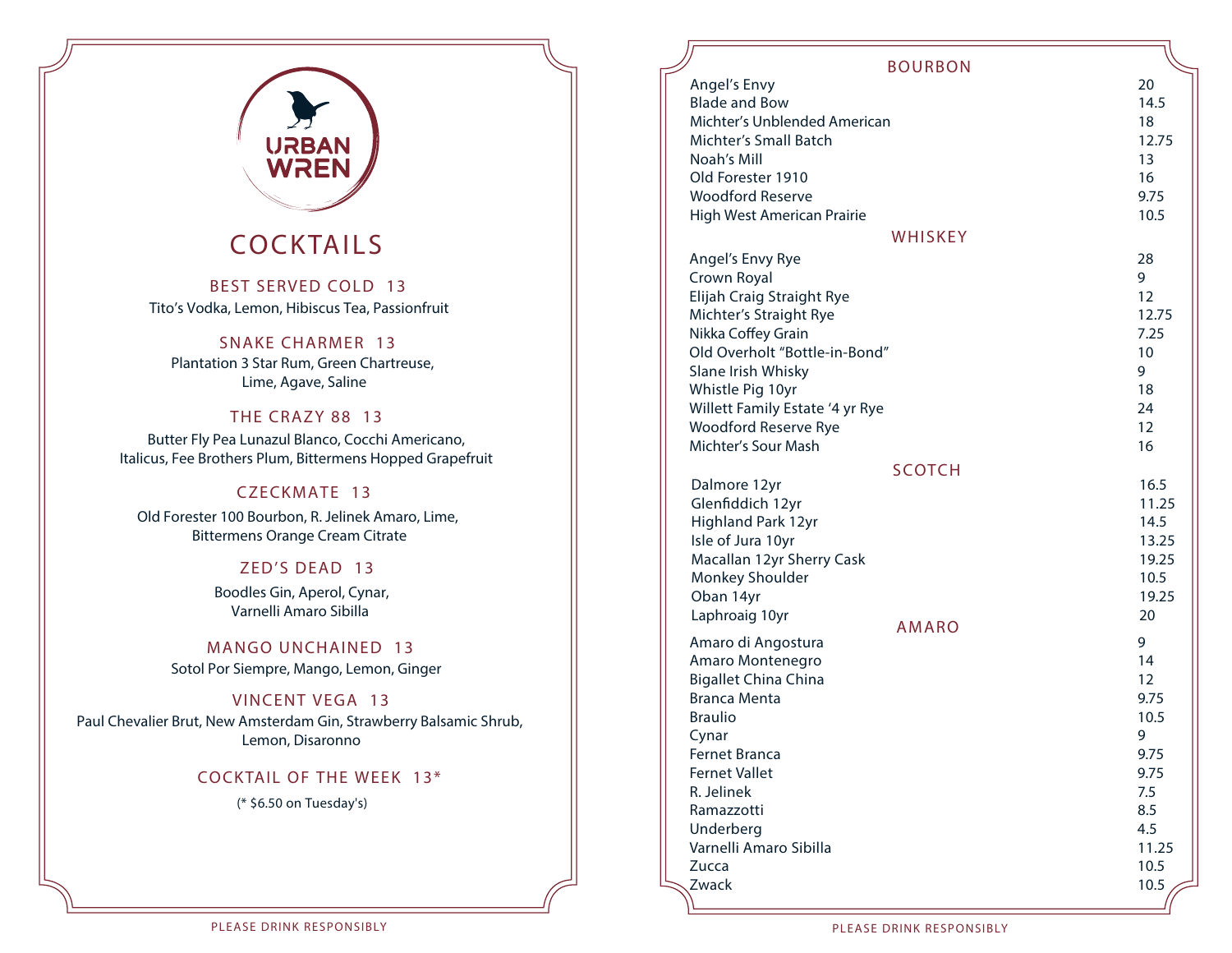#### APERITIVO

| Carpano "Antica Formula" | 12  |
|--------------------------|-----|
| Carpano "Punt E Mes"     | 8.5 |
| Massican Sweet Vermouth  | 13  |
| Scarpa Vermouth Bianco   | 13. |
|                          |     |
| <b>TEOUILA</b>           |     |

| Casamigos Reposado            | 12.75 |
|-------------------------------|-------|
| Don Julio Blanco              | 14    |
| Fortaleza Blanco              | 14    |
| Fortaleza Reposado            | 16    |
| Patron Blanc "Estate Release" | 14.5  |
| Partida Anejo                 | 17    |

#### MEZCAL

| Bozal "Ensamble"               | 14    |
|--------------------------------|-------|
| Del Maguey Crema de Mezcal     | 12    |
| Del Maguey "Chichicapa"        | 18    |
| Del Maguey "Vida"              | 11.25 |
| Mezcal Vago "Tepeztate"        | 28    |
| Mezcal Vago "Elote"            | 16    |
| Nuestra Soledad "San Baltazar" | 15.25 |
| Sotol Por Siempre              | 13    |
| Clase Azul Mezcal "Guerrero"   | 80    |

#### COGNAC/BRANDY

| Barsol "Ouebranta" Pisco |    |
|--------------------------|----|
| Metaxa 12 Star           | 14 |
| Pierre Ferrand 1er Cru   | 12 |

#### MADEIRA

| D' Oliveiras '82 Boal      | 39   |
|----------------------------|------|
| D' Oliveiras '84 Boal      | 35   |
| D' Oliveiras '86 Verdelho  | 35.5 |
| D' Oliveiras '87 Boal      | 32   |
| D' Oliveiras '88 Terrantez | 42   |
| D' Oliveiras '89 Sercial   | 28   |
| D' Oliveiras '90 Malvasia  | 28   |
| D' Oliveiras '94 Verdelho  | 25   |



## SPIRITS LIST

#### VODKA

| Chopin               | 12 |
|----------------------|----|
| Haku                 |    |
| Kettle One           | 12 |
| Reyka                |    |
| Tito's Handmade      | 10 |
| Žubrówka Bison Grass |    |

#### GIN

| <b>Bols Genever Barrel Aged</b> | 13 |
|---------------------------------|----|
| <b>Boodles</b>                  | 10 |
| Caorunn (Scotland)              | 11 |
| Drumshanbo Gunpowder            | 12 |
| Fords                           | 10 |
| Hayman's Old Tom Gin            | 11 |
| Malfy Originale                 | 10 |
| St. George "Bontanivore"        | 12 |
|                                 |    |

RUM Brugal 1888 **14**<br>Clairin "Casimir" **13 Clairin "Casimir" 13 Diplomatico Mantuano 9.75 Diplomatico Reserva Exclusiva** 12<br> **Plantation 3 Star** 9 **Plantation 3 Star** Rhum Barbancourt '15 14<br>Rhum Barbancourt '4 9 Rhum Barbancourt '4 and the second team of the second team of the second team of the second team of the second team of the second team of the second team of the second team of the second team of the second team of the seco **Ron Barrilito 2 Star Novo Fogo 11**